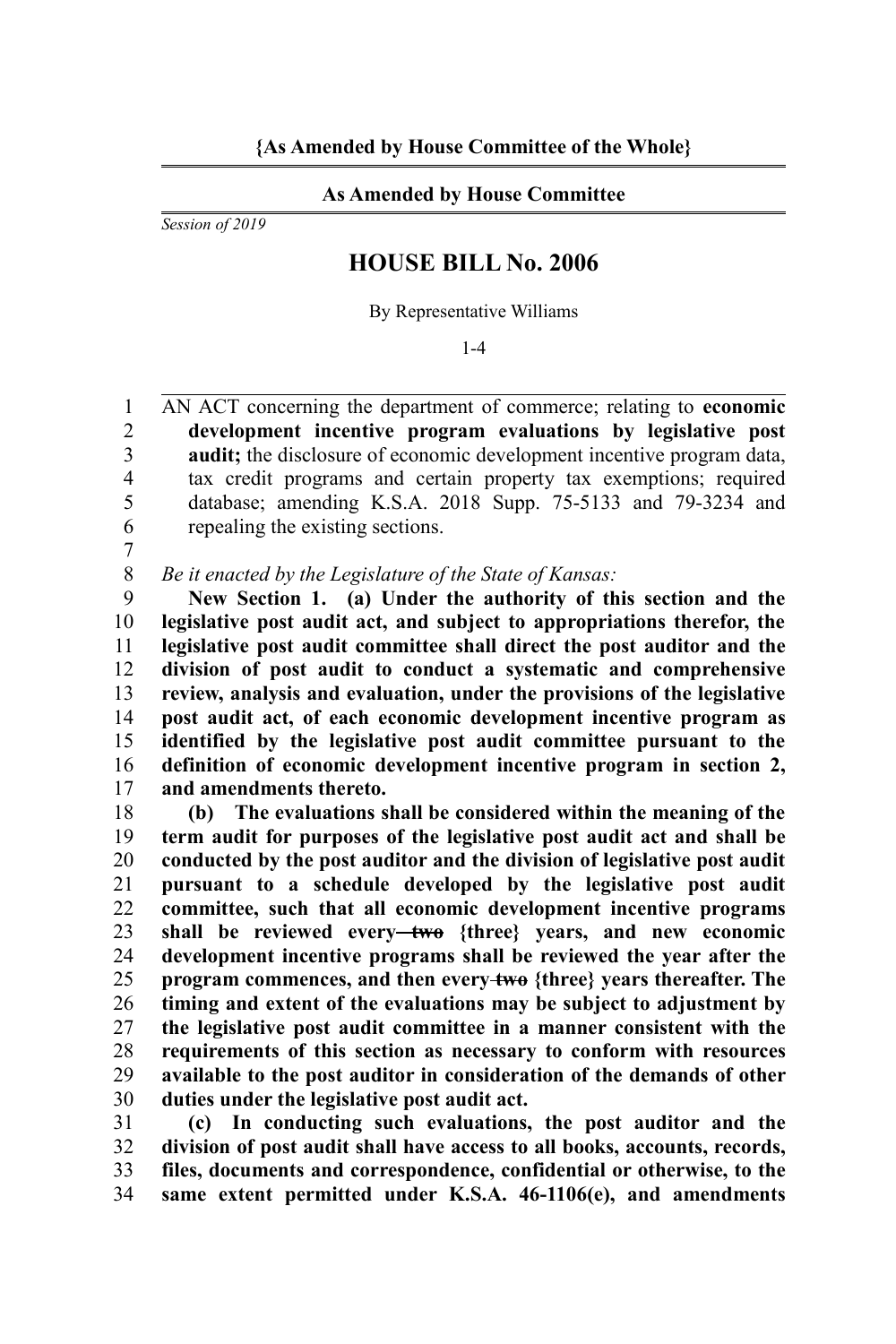**thereto, and shall be subject to the same duty of confidentiality as provided by the legislative post audit act.** 1 2

3

**(d) The evaluations shall include:**

**(1) A description of the economic development incentive program;** 4 5

6

**(2) an assessment of the program's design and administration;** 

7

**(3) an estimate of the economic and fiscal impact;** 

**(4) a return on investment calculation for the economic development incentive program. For purposes of this paragraph, "return on investment calculation" means analyzing the cost to the state or political subdivision for providing the economic development incentive program and analyzing the benefits realized by the state or political subdivision from providing the economic development incentive program;** 8 9 10 11 12 13 14

**(5) other information as requested by the legislative post audit committee; and** 15 16

**(6) all information, after redaction, as necessary, by the post auditor to remove information confidential under state or federal law, required for publication pursuant to section 3, and amendments thereto, with respect to the program being evaluated.**  17 18 19 20

**(e) The post auditor shall prepare and submit a written report with respect to each evaluation to the legislative post audit committee as provided by the legislative post audit act and, in addition, shall prepare and provide any redacted information, with respect to the economic incentive program evaluated, required for publication by the secretary of commerce pursuant to section 3, and amendments thereto, to the secretary of commerce if such information is not otherwise available to the secretary of commerce.** 21 22 23 24 25 26 27 28

**(f) This section shall be a part of and supplemental to the legislative post audit act.** 29 30

New Section 1 Sec. 2. (a) As used in this section sections 2 and 3, **and amendments thereto**: 31 32

(1)**(a)** "Administering agency" means the state agency or department charged with administering a particular income tax credit program, as set forth by the program's enacting statute or, where no department or agency is set forth, the department of revenue. 33 34 35 36

37

(2)**(b)** "Economic development incentive program" means:

(A)**(1)** Any economic development incentive program administered wholly or in part by the secretary of commerce; 38 39

(B)**(2)** any tax credit program, except for social and domestic tax credits, regardless of the administering agency; 40 41

(C)**(3)** property that has been exempted from ad valorem taxation under the provisions of section 13 of article 11 of the constitution of the 42 43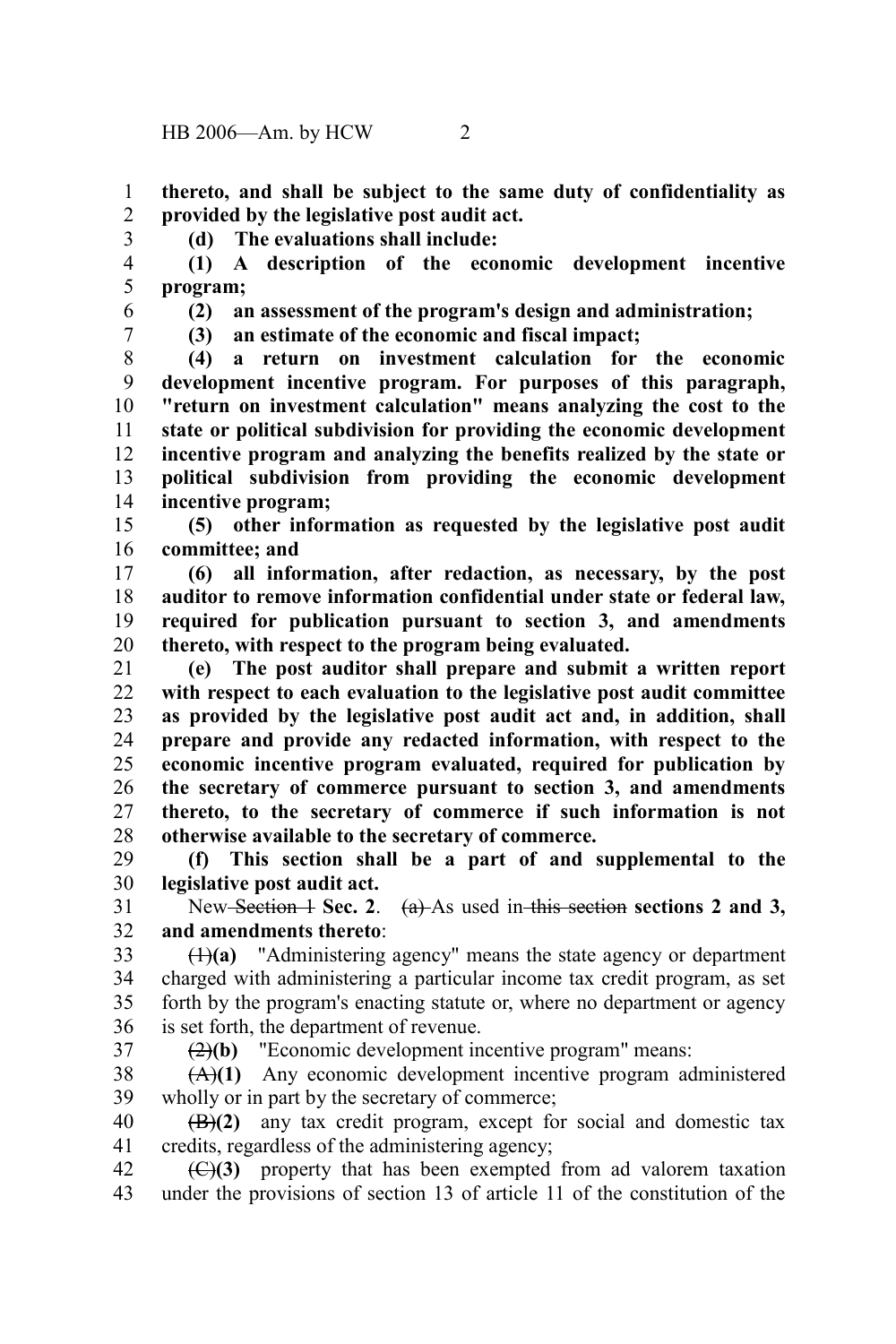state of Kansas; and 1

(D)**(4)** property that has been purchased, acquired, constructed, reconstructed, improved, equipped, furnished, repaired, enlarged or remodeled with all or any part of the proceeds of revenue bonds issued under the authority of K.S.A. 12-1740 through 12-1749a, and amendments thereto, that is exempt from ad valorem taxation under K.S.A. 79-201a *Second*, and amendments thereto**; and** 2 3 4 5 6 7

**(5) any economic development fund, including, but not limited to, the job creation fund established by K.S.A. 74-50,224, and amendments thereto**. 8 9 10

(3)**(c)** "Enterprise" means a corporation, limited liability company, S corporation, partnership, registered limited liability partnership, foundation, association, nonprofit entity, sole proprietorship, business trust or other entity engaged in business. 11 12 13 14

(4)**(d)** "Recipient" means the enterprise that is the original applicant for and that receives proceeds from an economic development incentive program directly from the administering agency. 15 16 17

(5)**(e)** "Social and domestic tax credits" means the adoption credit created pursuant to K.S.A. 79-202a, and amendments thereto, the earned income tax credit created pursuant to K.S.A. 2018 Supp. 79-32,205, and amendments thereto, the food sales tax credit created pursuant to K.S.A. 2018 Supp. 79-32,271, and amendments thereto, the child and dependent care tax credit created pursuant to K.S.A. 2018 Supp. 79-32,111c, and amendments thereto, and the homestead property tax refund created pursuant to K.S.A. 79-4501 et seq., and amendments thereto. 18 19 20 21 22 23 24 25

(6)**(f)** "Tax credit program" means any credit allowed against the tax imposed by the Kansas income tax act, the premium or privilege fees imposed pursuant to K.S.A. 40-252, and amendments thereto, or the privilege tax as measured by net income of financial institutions imposed pursuant to article 11 of chapter 79 of the Kansas Statutes Annotated, and amendments thereto. 26 27 28 29 30 31

New Sec. 3.  $(b)$  (a) The department of commerce shall collect incentive data from economic development incentive programs that provide more than \$50,000 of annual incentives from administering agencies as required by this section. Such data shall be collected from administering agencies and be stored in a database that is available to the public in a digital format. The database shall contain information from multiple years and must be searchable, printable and available to access over the internet either on the department of commerce's website or via a conspicuous link on the front page of the department's website. Information included in the database shall be updated by the department of commerce on an annual basis and such update shall be completed prior to the end of the following fiscal year in which such incentive was earned or 32 33 34 35 36 37 38 39 40 41 42 43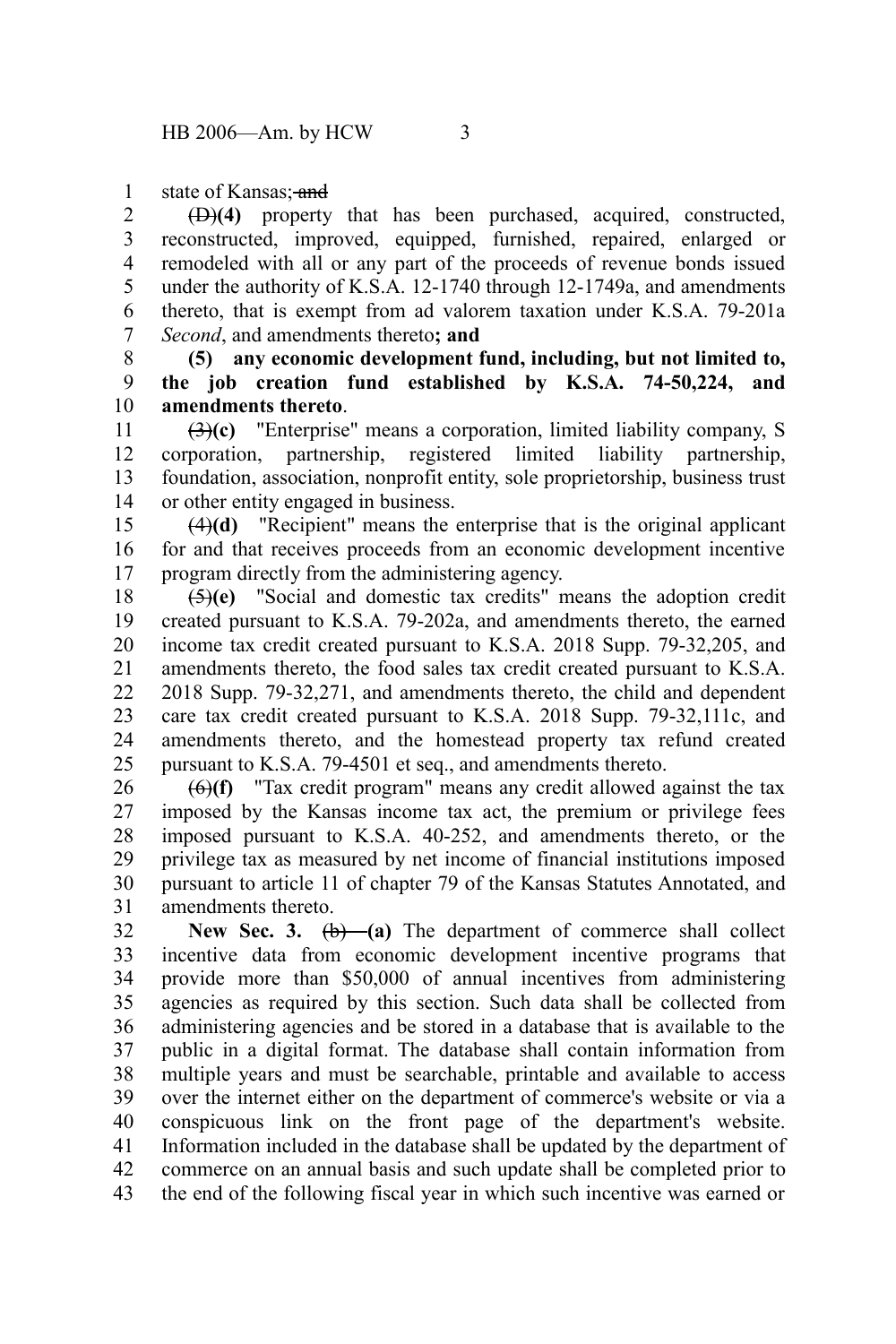distributed. 1

 $\overline{(e)}$  **(b)** The database required to be created by subsection  $\overline{(b)}$  (a) shall contain the following information or shall contain a link by which the user can access such information: 2 3 4

(1) User information for each economic development incentive program, including the: 5 6

(A) Names and addresses, including county, of recipients receiving benefits from the program and, for sales tax and revenue bonds issued under the STAR bond financing act, K.S.A. 2018 Supp. 12-17,162 et seq., and amendments thereto, the names of principals and officers for each project developer; 7 8 9 10 11

(B) annual amount of incentives claimed and distributed to each recipient; 12 13

(C) qualification criteria for the economic development incentive program, including, if available, qualification criteria specific to the recipient**. Qualification criteria shall include, but not be limited to, any requirements regarding the number of jobs created or the amount of initial or annual capital improvement**; 14 15 16 17 18

(D) required benchmarks for continued participation in the economic development incentive program; and 19 20

(E)**(D)** years for which the recipient has received benefits under the economic development incentive program; 21 22

(2) descriptive information for each economic development program, which shall include: 23 24

(A) A description and history of the program, including its inception date; 25 26

(B) the purpose or goals of the program and the criteria for qualification; 27 28

(C) applications for the program, if any, and relevant resources or contacts; 29 30

(D) the program cost and return on investment, including assumptions used to calculate the return on investment; 31 32

(E) the program compliance rate; 33

35

(F) annual reports, if required by statute; and 34

(G) evaluations of the program, if any; and

(3) annual data, which shall be organized by recipient, county and program and shall include the: 36 37

(A) Total amount of annual incentives from a program claimed by a recipient; 38 39

(B) total amount of incentives received by recipients in each county; and 40 41

(C) total amount of incentives distributed by each program. 42

(d)**(c)** Data collected pursuant to this section must be aggregated and 43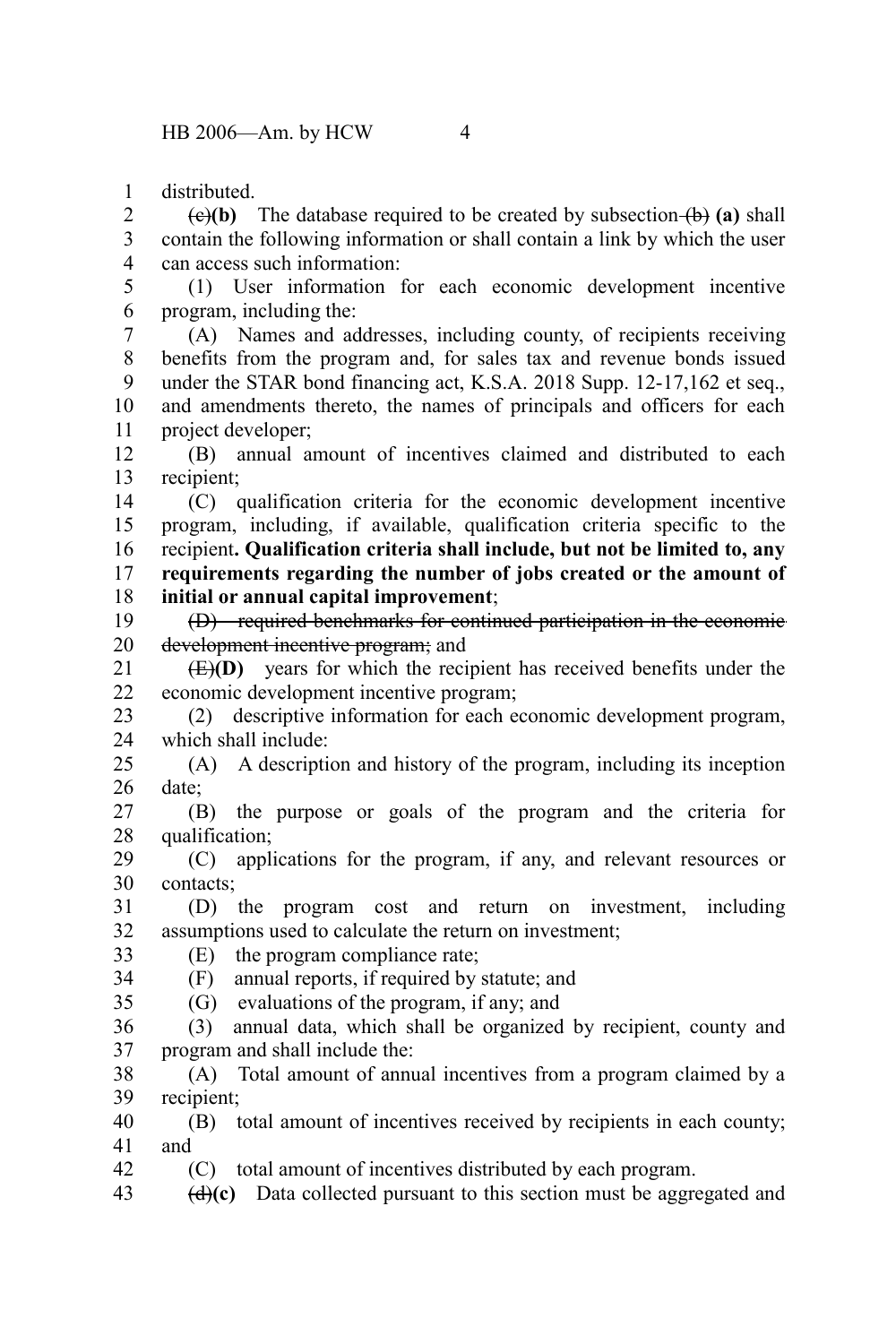provided by program, recipient and county. 1

(e) Information required to be included in the database under subsection (c) shall not be disclosed if such disclosure would violate any federal law or confidentiality provisions of any agreement executed before July 1, 2019, or if, in the discretion of the secretary of commerce, such disclosure would be detrimental to the development of a STAR bond project. 2 3 4 5 6 7

**(d) Except as otherwise provided in this subsection, and notwithstanding any information publication requirements listed in this section, no information shall be disclosed by the secretary of commerce under this section if such disclosure would:** 8 9 10 11

12

**(1) Violate any federal law;**

**(2) violate the confidentiality provisions of any agreement executed before July 1, 2019;** 13 14

**(3) in the discretion of the secretary of commerce, be detrimental to the development of a STAR bond project or jeopardize an economic development incentive program or project; or** 15 16 17

**(4) disclose the names or other personally identifying information of individuals who have made contributions or investments pursuant to the provisions of an economic development incentive program for the purpose of receiving a tax credit.** 18 19 20 21

**Information that is otherwise publicly available shall not be considered confidential and shall be subject to publication as provided in this section.**  $22$ 23 24

Sec. 2. **4.** K.S.A. 2018 Supp. 75-5133 is hereby amended to read as follows: 75-5133. (a) Except as otherwise more specifically provided by law, all information received by the secretary of revenue, the director of taxation or the director of alcoholic beverage control from returns, reports, license applications or registration documents made or filed under the provisions of any law imposing any sales, use or other excise tax administered by the secretary of revenue, the director of taxation, or the director of alcoholic beverage control, or from any investigation conducted under such provisions, shall be confidential, and it shall be unlawful for any officer or employee of the department of revenue to divulge any such information except in accordance with other provisions of law respecting the enforcement and collection of such tax, in accordance with proper judicial order or as provided in K.S.A. 74-2424, and amendments thereto. 25 26 27 28 29 30 31 32 33 34 35 36 37

38

(b) The secretary of revenue or the secretary's designee may:

(1) Publish statistics, so classified as to prevent identification of particular reports or returns and the items thereof; 39 40

(2) allow the inspection of returns by the attorney general or the attorney general's designee; 41 42

(3) provide the post auditor access to all such excise tax reports or 43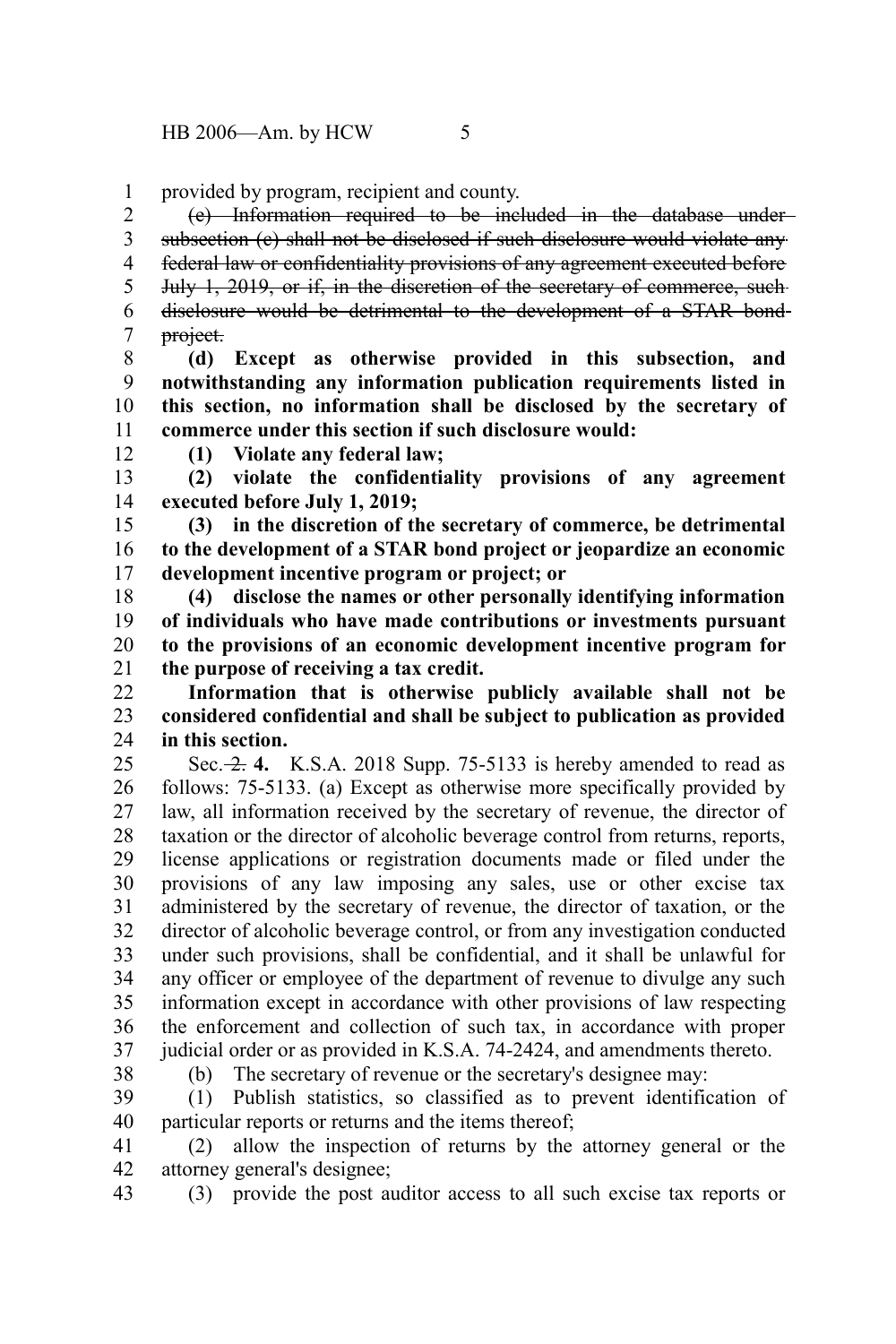returns in accordance with and subject to the provisions of K.S.A. 46- 1106(g), and amendments thereto; 1 2

(4) disclose taxpayer information from excise tax returns to persons or entities contracting with the secretary of revenue where the secretary has determined disclosure of such information is essential for completion of the contract and has taken appropriate steps to preserve confidentiality; 3 4 5 6

(5) provide information from returns and reports filed under article 42 of chapter 79 of the Kansas Statutes Annotated, and amendments thereto, to county appraisers as is necessary to ensure proper valuations of property. Information from such returns and reports may also be exchanged with any other state agency administering and collecting conservation or other taxes and fees imposed on or measured by mineral production; 7 8 9 10 11 12 13

(6) provide, upon request by a city or county clerk or treasurer or finance officer of any city or county receiving distributions from a local excise tax, monthly reports identifying each retailer doing business in such city or county or making taxable sales sourced to such city or county, setting forth the tax liability and the amount of such tax remitted by each retailer during the preceding month, and identifying each business location maintained by the retailer and such retailer's sales or use tax registration or account number; 14 15 16 17 18 19 20 21

(7) provide information from returns and applications for registration filed pursuant to K.S.A. 12-187, and amendments thereto, and K.S.A. 79- 3601, and amendments thereto, to a city or county treasurer or clerk or finance officer to explain the basis of statistics contained in reports provided by subsection (b)(6);  $22$ 23 24 25 26

(8) disclose the following oil and gas production statistics received by the department of revenue in accordance with K.S.A. 79-4216 et seq*.*, and amendments thereto: Volumes of production by well name, well number, operator's name and identification number assigned by the state corporation commission, lease name, leasehold property description, county of production or zone of production, name of purchaser and purchaser's tax identification number assigned by the department of revenue, name of transporter, field code number or lease code, tax period, exempt production volumes by well name or lease, or any combination of this information; 27 28 29 30 31 32 33 34 35 36

(9) release or publish liquor brand registration information provided by suppliers, farm wineries, microdistilleries and microbreweries in accordance with the liquor control act. The information to be released is limited to: Item number, universal numeric code, type status, product description, alcohol percentage, selling units, unit size, unit of measurement, supplier number, supplier name, distributor number and distributor name; 37 38 39 40 41 42 43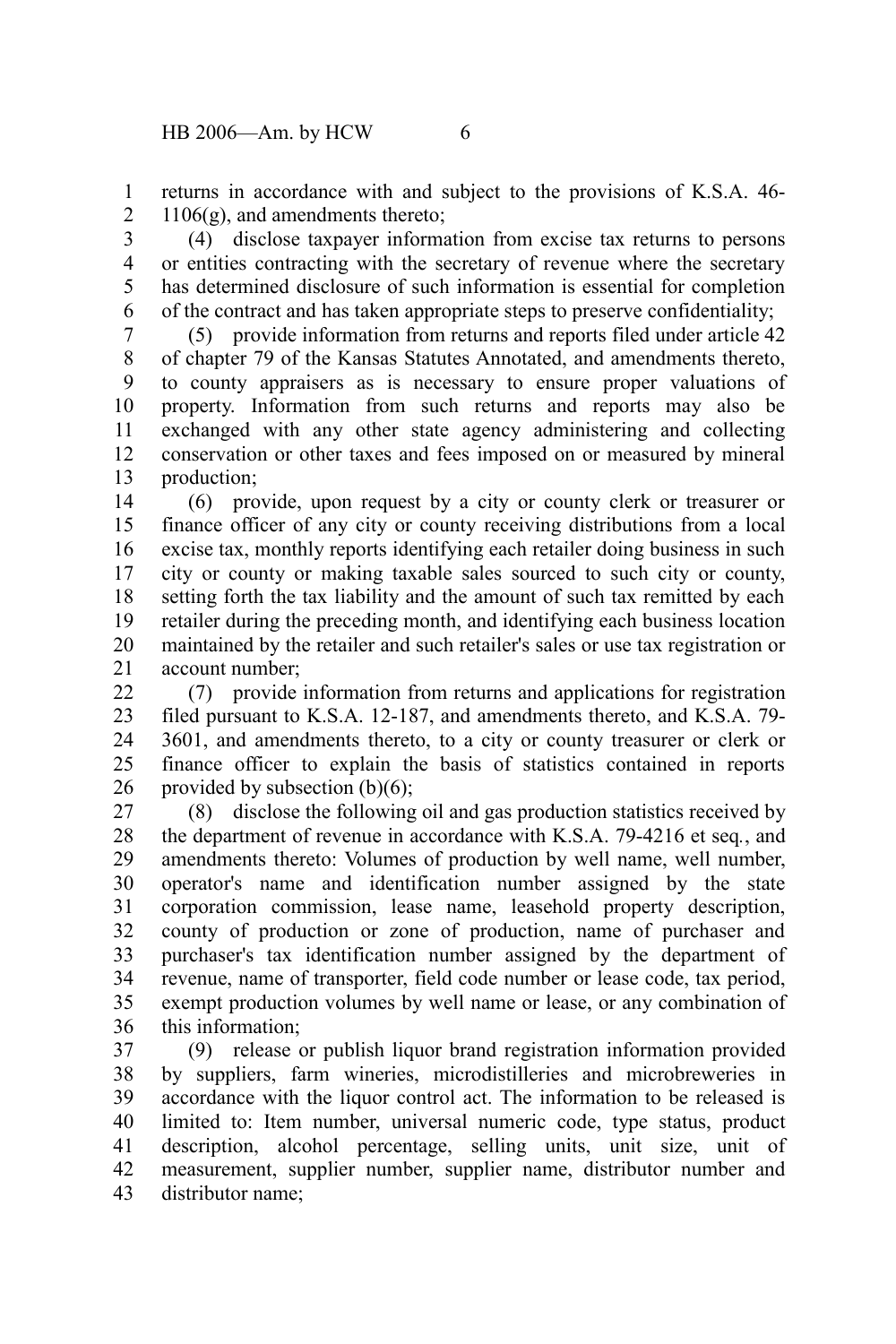(10) release or publish liquor license information provided by liquor licensees, distributors, suppliers, farm wineries, microdistilleries and microbreweries in accordance with the liquor control act. The information to be released is limited to: County name, owner, business name, address, license type, license number, license expiration date and the process agent contact information; 1 2 3 4 5 6

(11) release or publish cigarette and tobacco license information obtained from cigarette and tobacco licensees in accordance with the Kansas cigarette and tobacco products act. The information to be released is limited to: County name, owner, business name, address, license type and license number; 7 8 9 10 11

(12) provide environmental surcharge or solvent fee, or both, information from returns and applications for registration filed pursuant to K.S.A. 65-34,150 and 65-34,151, and amendments thereto, to the secretary of health and environment or the secretary's designee for the sole purpose of ensuring that retailers collect the environmental surcharge tax or solvent fee, or both; 12 13 14 15 16 17

(13) provide water protection fee information from returns and applications for registration filed pursuant to K.S.A. 82a-954, and amendments thereto, to the secretary of the state board of agriculture or the secretary's designee and the secretary of the Kansas water office or the secretary's designee for the sole purpose of verifying revenues deposited to the state water plan fund; 18 19 20 21 22 23

(14) provide to the secretary of commerce copies of applications for project exemption certificates sought by any taxpayer under the enterprise zone sales tax exemption pursuant to K.S.A. 79-3606(cc), and amendments thereto; 24 25 26 27

(15) disclose information received pursuant to the Kansas cigarette and tobacco act and subject to the confidentiality provisions of this act to any criminal justice agency, as defined in K.S.A. 22-4701(c), and amendments thereto, or to any law enforcement officer, as defined in K.S.A. 2018 Supp. 21-5111, and amendments thereto, on behalf of a criminal justice agency, when requested in writing in conjunction with a pending investigation; 28 29 30 31 32 33 34

(16) provide to retailers tax exemption information for the sole purpose of verifying the authenticity of tax exemption numbers issued by the department; 35 36 37

(17) provide information concerning remittance by sellers, as defined in K.S.A. 2018 Supp. 12-5363, and amendments thereto, of prepaid wireless 911 fees from returns to the local collection point administrator, as defined in K.S.A. 2018 Supp. 12-5363, and amendments thereto, for purposes of verifying seller compliance with collection and remittance of such fees; 38 39 40 41 42 43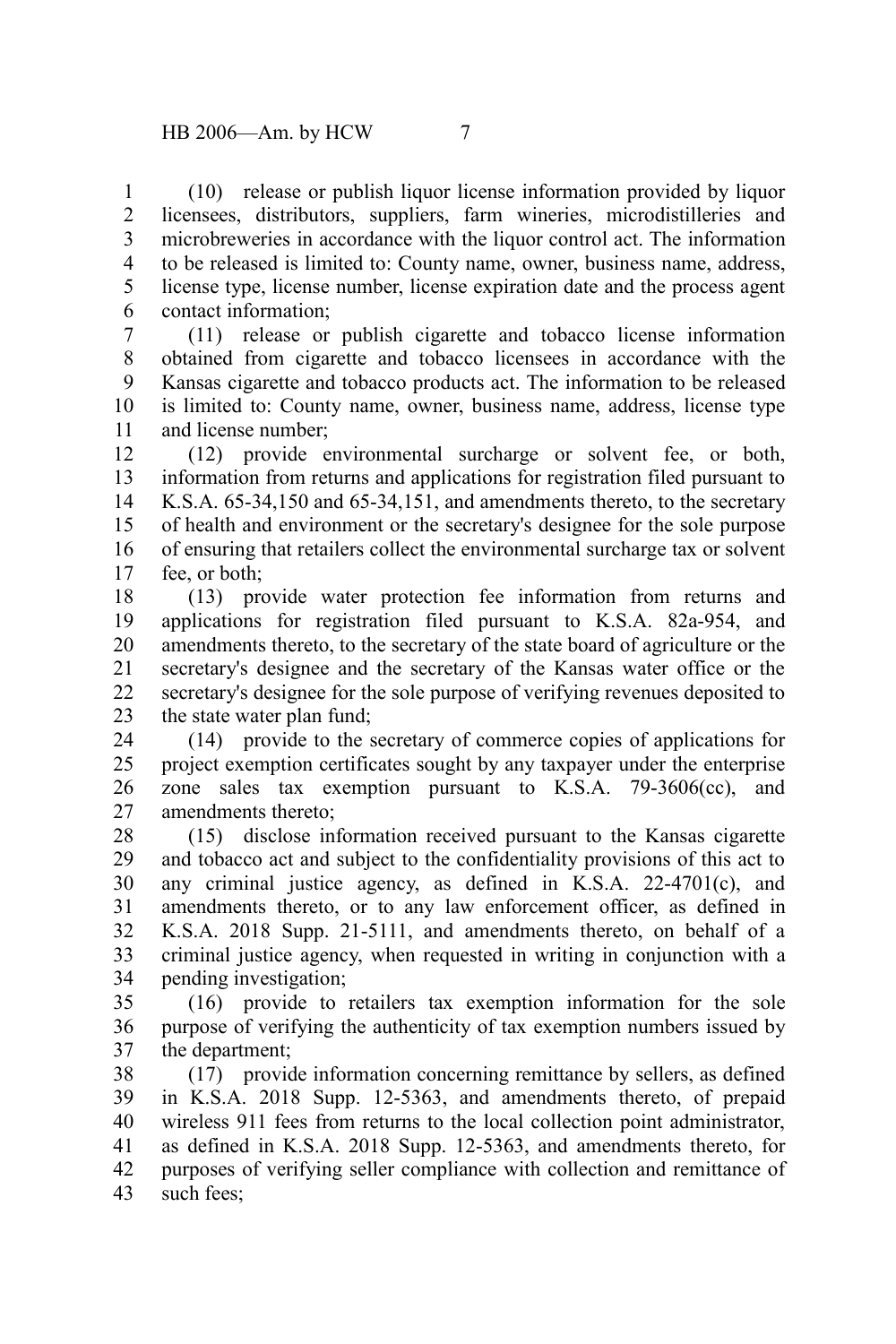(18) release or publish charitable gaming information obtained in charitable gaming licensee and registration applications and renewals in accordance with the Kansas charitable gaming act, K.S.A. 2018 Supp. 75- 5171 et seq*.*, and amendments thereto. The information to be released is limited to: The name, address, phone number, license registration number and email address of the organization, distributor or of premises; and 1 2 3 4 5 6

(19) provide to the attorney general confidential information for purposes of determining compliance with or enforcing K.S.A. 50-6a01 et seq., and amendments thereto, the master settlement agreement referred to therein and all agreements regarding disputes under the master settlement agreement. The secretary and the attorney general may share the information specified under this subsection with any of the following: 7 8 9 10 11 12

(A) Federal, state or local agencies for the purposes of enforcement of corresponding laws of other states; and 13 14

(B) a court, arbitrator, data clearinghouse or similar entity for the purpose of assessing compliance with or making calculations required by the master settlement agreement or agreements regarding disputes under the master settlement agreement, and with counsel for the parties or expert witnesses in any such proceeding, if the information otherwise remains confidential*; and* 15 16 17 18 19 20

*(20) disclose taxpayer information that is received from income tax returns to the department of commerce* **that may be disclosed pursuant to the provisions of section 3, and amendments thereto,** *for the purpose of including such information in the database required by section 1***3***, and amendments thereto*. 21 22 23 24 25

(c) Any person receiving any information under the provisions of subsection (b) shall be subject to the confidentiality provisions of subsection (a) and to the penalty provisions of subsection (d). 26 27 28

(d) Any violation of this section shall be a class A, nonperson misdemeanor, and if the offender is an officer or employee of this state, such officer or employee shall be dismissed from office. Reports of violations of this paragraph shall be investigated by the attorney general. The district attorney or county attorney and the attorney general shall have authority to prosecute any violation of this section if the offender is a city or county clerk or treasurer or finance officer of a city or county. 29 30 31 32 33 34 35

Sec. 3. **5.** K.S.A. 2018 Supp. 79-3234 is hereby amended to read as follows: 79-3234. (a) All reports and returns required by this act shall be preserved for three years and thereafter until the director orders them to be destroyed. 36 37 38 39

(b) Except in accordance with proper judicial order, or as provided in subsection (c) or in K.S.A. 17-7511, subsection (g) of K.S.A. 46-1106*(g)*, K.S.A. 46-1114, or K.S.A. 79-32,153a, and amendments thereto, it shall be unlawful for the secretary, the director, any deputy, agent, clerk or other 40 41 42 43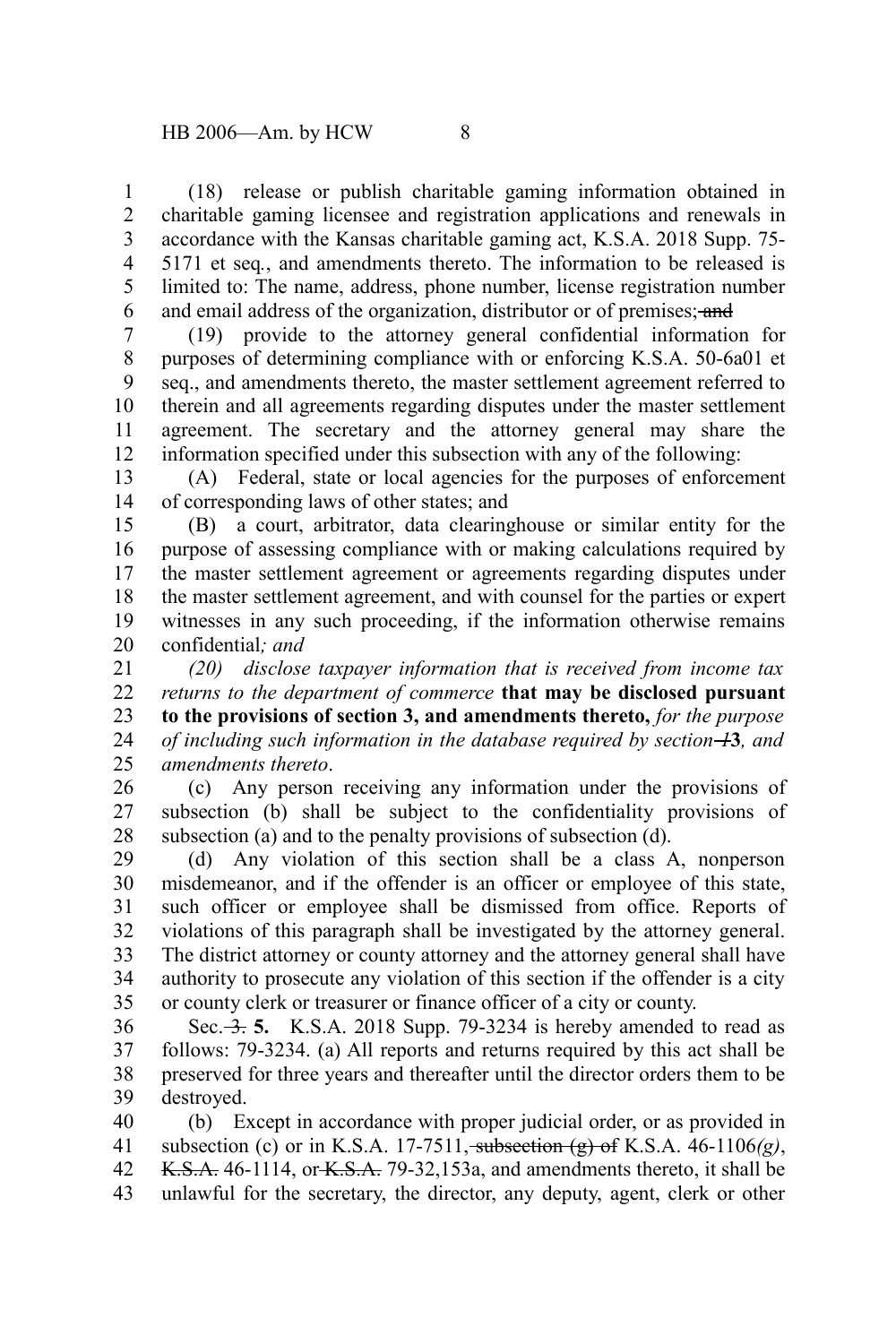officer, employee or former employee of the department of revenue or any other state officer or employee or former state officer or employee to divulge, or to make known in any way, the amount of income or any particulars set forth or disclosed in any report, return, federal return or federal return information required under this act; and it shall be unlawful for the secretary, the director, any deputy, agent, clerk or other officer or employee engaged in the administration of this act to engage in the business or profession of tax accounting or to accept employment, with or without consideration, from any person, firm or corporation for the purpose, directly or indirectly, of preparing tax returns or reports required by the laws of the state of Kansas, by any other state or by the United States government, or to accept any employment for the purpose of advising, preparing material or data, or the auditing of books or records to be used in an effort to defeat or cancel any tax or part thereof that has been assessed by the state of Kansas, any other state or by the United States government. 1 2 3 4 5 6 7 8 9 10 11 12 13 14 15 16

(c) The secretary or the secretary's designee may: (1) Publish statistics, so classified as to prevent the identification of particular reports or returns and the items thereof; 17 18 19

(2) allow the inspection of returns by the attorney general or other legal representatives of the state; 20 21

(3) provide the post auditor access to all income tax reports or returns in accordance with and subject to the provisions of subsection  $(g)$  of K.S.A.  $46-1106(g)$  or  $K.S.A. 46-1114$ , and amendments thereto; 22 23 24

(4) disclose taxpayer information from income tax returns to persons or entities contracting with the secretary of revenue where the secretary has determined disclosure of such information is essential for completion of the contract and has taken appropriate steps to preserve confidentiality; 25 26 27 28

(5) disclose to the secretary of commerce the following: (A) Specific taxpayer information related to financial information previously submitted by the taxpayer to the secretary of commerce concerning or relevant to any income tax credits, for purposes of verification of such information or evaluating the effectiveness of any tax credit or economic incentive program administered by the secretary of commerce; (B) the amount of payroll withholding taxes an employer is retaining pursuant to K.S.A. 74- 50,212, and amendments thereto; (C) information received from businesses completing the form required by K.S.A. 74-50,217, and amendments thereto; and (D) findings related to a compliance audit conducted by the department of revenue upon the request of the secretary of commerce pursuant to K.S.A. 74-50,215, and amendments thereto; 29 30 31 32 33 34 35 36 37 38 39 40

(6) disclose income tax returns to the state gaming agency to be used solely for the purpose of determining qualifications of licensees of and applicants for licensure in tribal gaming. Any information received by the 41 42 43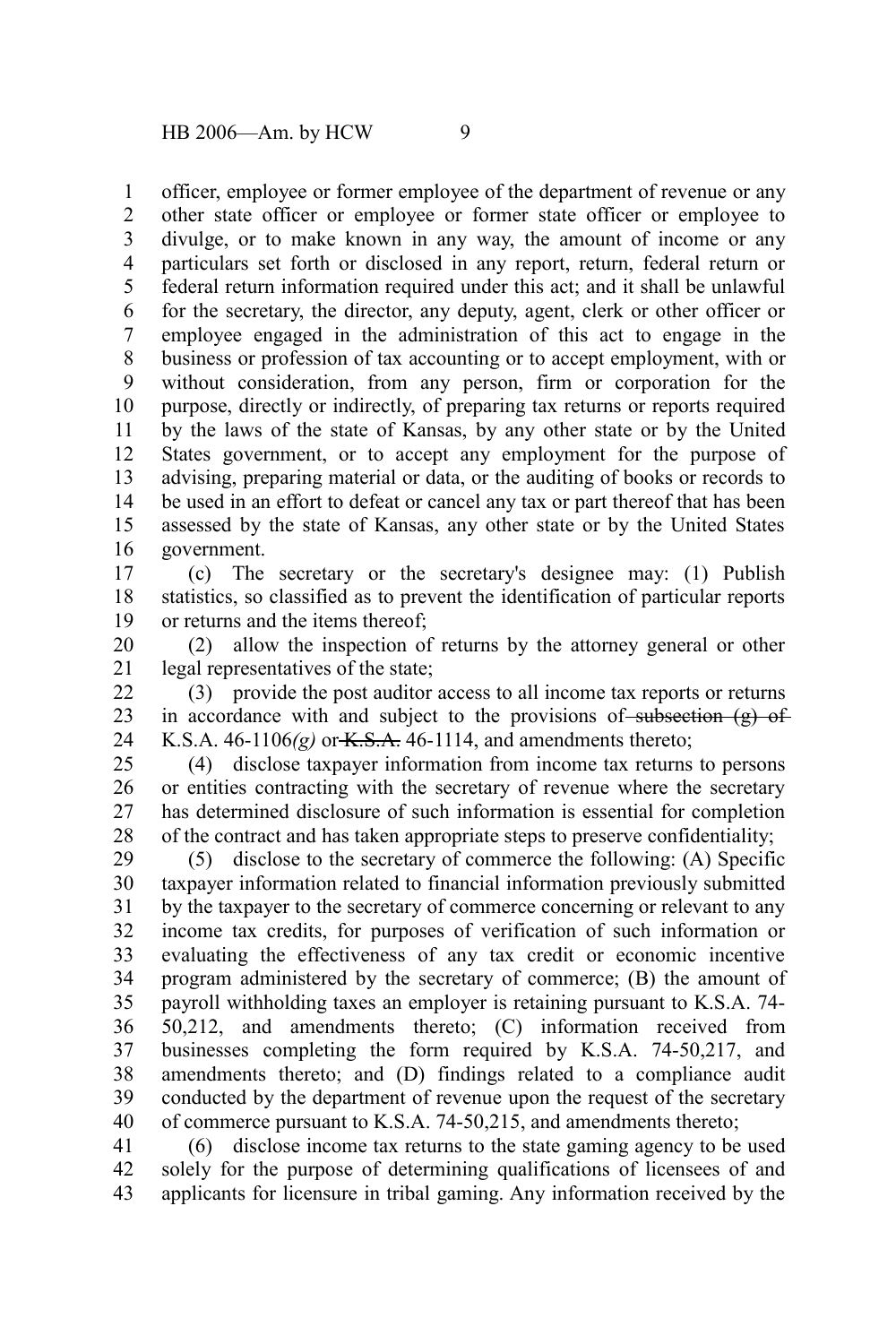state gaming agency shall be confidential and shall not be disclosed except to the executive director, employees of the state gaming agency and members and employees of the tribal gaming commission; 1 2 3

(7) disclose the taxpayer's name, last known address and residency status to the Kansas department of wildlife, parks and tourism to be used solely in its license fraud investigations; 4 5 6

(8) disclose the name, residence address, employer or Kansas adjusted gross income of a taxpayer who may have a duty of support in a title IV-D case to the secretary of the Kansas department for children and families for use solely in administrative or judicial proceedings to establish, modify or enforce such support obligation in a title IV-D case. In addition to any other limits on use, such use shall be allowed only where subject to a protective order which prohibits disclosure outside of the title IV-D proceeding. As used in this section, "title IV-D case" means a case being administered pursuant to part D of title IV of the federal social security act, 42 U.S.C. § 651 et seq., and amendments thereto. Any person receiving any information under the provisions of this subsection shall be subject to the confidentiality provisions of subsection (b) and to the penalty provisions of subsection (e); 7 8 9 10 11 12 13 14 15 16 17 18 19

(9) permit the commissioner of internal revenue of the United States, or the proper official of any state imposing an income tax, or the authorized representative of either, to inspect the income tax returns made under this act and the secretary of revenue may make available or furnish to the taxing officials of any other state or the commissioner of internal revenue of the United States or other taxing officials of the federal government, or their authorized representatives, information contained in income tax reports or returns or any audit thereof or the report of any investigation made with respect thereto, filed pursuant to the income tax laws, as the secretary may consider proper, but such information shall not be used for any other purpose than that of the administration of tax laws of such state, the state of Kansas or of the United States; 20 21 22 23 24 25 26 27 28 29 30 31

(10) communicate to the executive director of the Kansas lottery information as to whether a person, partnership or corporation is current in the filing of all applicable tax returns and in the payment of all taxes, interest and penalties to the state of Kansas, excluding items under formal appeal, for the purpose of determining whether such person, partnership or corporation is eligible to be selected as a lottery retailer; 32 33 34 35 36 37

(11) communicate to the executive director of the Kansas racing commission as to whether a person, partnership or corporation has failed to meet any tax obligation to the state of Kansas for the purpose of determining whether such person, partnership or corporation is eligible for a facility owner license or facility manager license pursuant to the Kansas parimutuel racing act; 38 39 40 41 42 43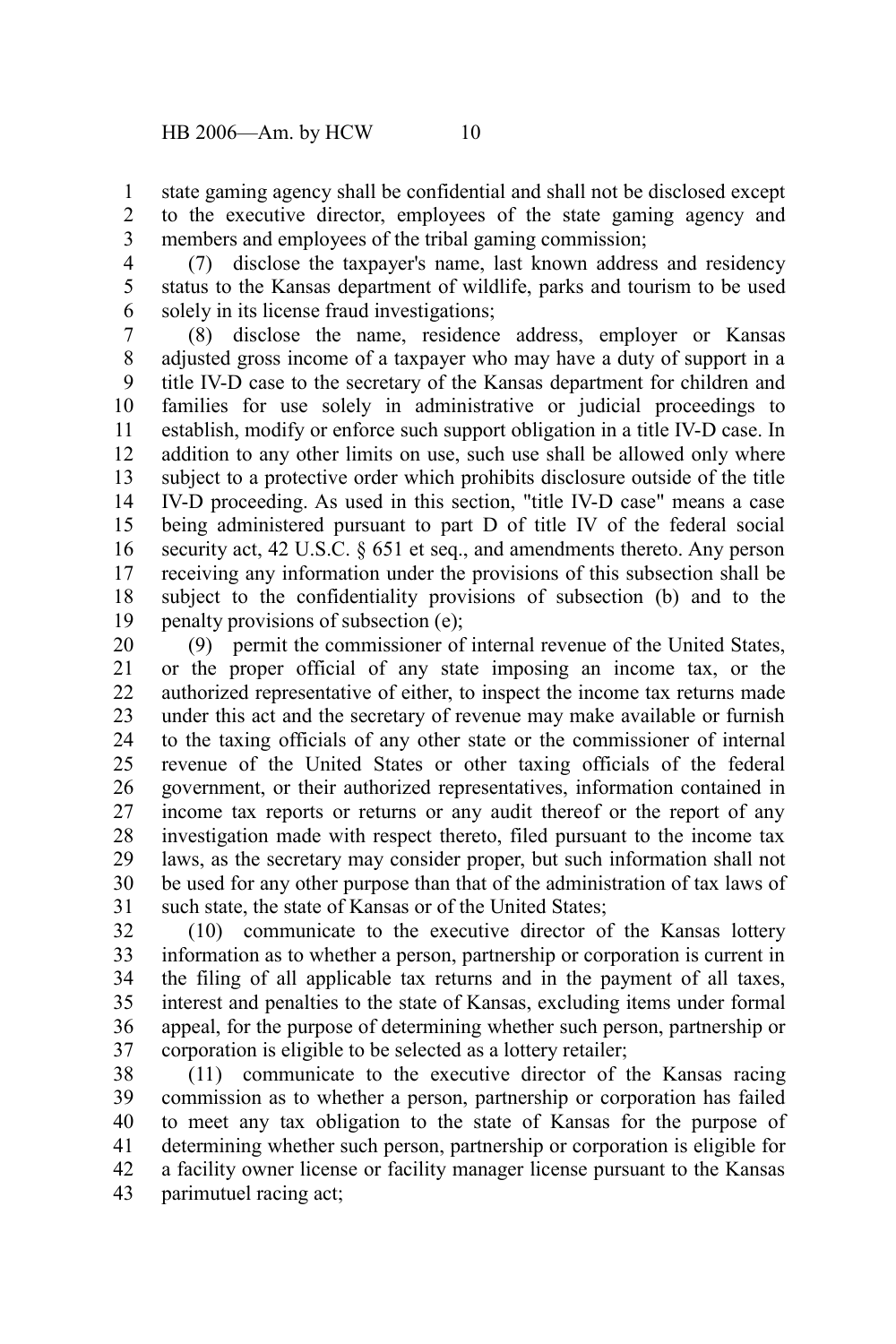(12) provide such information to the executive director of the Kansas public employees retirement system for the purpose of determining that certain individuals' reported compensation is in compliance with the Kansas public employees retirement act, K.S.A. 74-4901 et seq*.*, and amendments thereto; 1 2 3 4 5

(13)  $\leftrightarrow$  (i)<sup>(A)</sup> provide taxpayer information of persons suspected of violating K.S.A. 2018 Supp. 44-766, and amendments thereto, to the secretary of labor or such secretary's designee for the purpose of determining compliance by any person with the provisions of subsection  $(i)(3)(D)$  of K.S.A. 44-703 $(i)(3)(D)$  and K.S.A. 2018 Supp. 44-766, and amendments thereto. The information to be provided shall include all relevant information in the possession of the department of revenue necessary for the secretary of labor to make a proper determination of compliance with the provisions of subsection  $(i)(3)(D)$  of K.S.A. 44-703*(i) (3)(D)* and K.S.A. 2018 Supp. 44-766, and amendments thereto, and to calculate any unemployment contribution taxes due. Such information to be provided by the department of revenue shall include, but not be limited to, withholding tax and payroll information, the identity of any person that has been or is currently being audited or investigated in connection with the administration and enforcement of the withholding and declaration of estimated tax act, K.S.A. 79-3294 et seq*.*, and amendments thereto, and the results or status of such audit or investigation; 6 7 8 9 10 11 12 13 14 15 16 17 18 19 20 21 22

 $(ii)(B)$  any person receiving tax information under the provisions of this paragraph shall be subject to the same duty of confidentiality imposed by law upon the personnel of the department of revenue and shall be subject to any civil or criminal penalties imposed by law for violations of such duty of confidentiality; and 23 24 25 26 27

 $(iii)$ <sup>(C)</sup> each of the secretary of labor and the secretary of revenue may adopt rules and regulations necessary to effect the provisions of this paragraph; 28 29 30

(14) provide such information to the state treasurer for the sole purpose of carrying out the provisions of K.S.A. 58-3934, and amendments thereto. Such information shall be limited to current and prior addresses of taxpayers or associated persons who may have knowledge as to the location of an owner of unclaimed property. For the purposes of this paragraph, "associated persons" includes spouses or dependents listed on income tax returns: and 31 32 33 34 35 36 37

(15) after receipt of information pursuant to subsection (f), forward such information and provide the following reported Kansas individual income tax information for each listed defendant, if available, to the state board of indigents' defense services in an electronic format and in the manner determined by the secretary: (A) The defendant's name; (B) social security number; (C) Kansas adjusted gross income; (D) number of 38 39 40 41 42 43